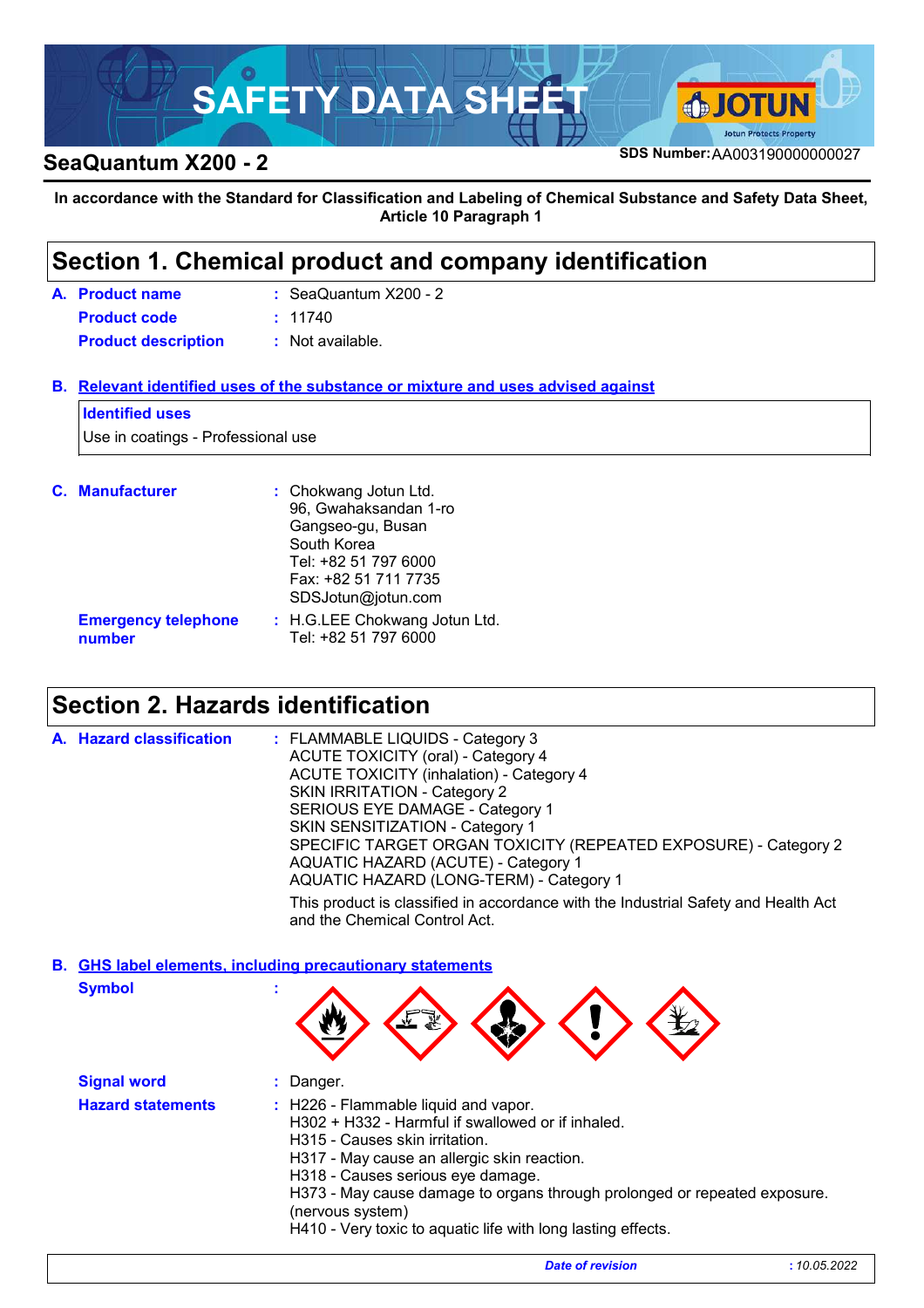# **Section 2. Hazards identification**

| <b>Precautionary statements</b>                                         |                                                                                                                                                                                                                                                                                                                                                                                                                                                                                                                                                                                                                                                                                                                                                                                  |
|-------------------------------------------------------------------------|----------------------------------------------------------------------------------------------------------------------------------------------------------------------------------------------------------------------------------------------------------------------------------------------------------------------------------------------------------------------------------------------------------------------------------------------------------------------------------------------------------------------------------------------------------------------------------------------------------------------------------------------------------------------------------------------------------------------------------------------------------------------------------|
| <b>Prevention</b>                                                       | : P280 - Wear protective gloves, protective clothing and eye or face protection.<br>P210 - Keep away from heat, hot surfaces, sparks, open flames and other ignition<br>sources. No smoking.<br>P271 - Use only outdoors or in a well-ventilated area.<br>P273 - Avoid release to the environment.<br>P260 - Do not breathe vapor.<br>P270 - Do not eat, drink or smoke when using this product.<br>P264 - Wash hands thoroughly after handling.<br>P272 - Contaminated work clothing should not be allowed out of the workplace.                                                                                                                                                                                                                                                |
| <b>Response</b>                                                         | : P391 - Collect spillage.<br>P304 + P340, P312 - IF INHALED: Remove person to fresh air and keep<br>comfortable for breathing. Call a POISON CENTER or doctor if you feel unwell.<br>P301 + P312, P330 - IF SWALLOWED: Call a POISON CENTER or doctor if you<br>feel unwell. Rinse mouth.<br>P303 + P361 + P353 - IF ON SKIN (or hair): Take off immediately all contaminated<br>clothing. Rinse skin with water.<br>P302 + P352 - IF ON SKIN: Wash with plenty of water.<br>P333 + P313 - If skin irritation or rash occurs: Get medical advice or attention.<br>P305 + P351 + P338, P310 - IF IN EYES: Rinse cautiously with water for several<br>minutes. Remove contact lenses, if present and easy to do. Continue rinsing.<br>Immediately call a POISON CENTER or doctor. |
| <b>Storage</b>                                                          | : Not applicable.                                                                                                                                                                                                                                                                                                                                                                                                                                                                                                                                                                                                                                                                                                                                                                |
| <b>Disposal</b>                                                         | : P501 - Dispose of contents and container in accordance with all local, regional,<br>national and international regulations.                                                                                                                                                                                                                                                                                                                                                                                                                                                                                                                                                                                                                                                    |
| In compliance                                                           | : IMO Antifouling System Convention compliant (AFS/CONF/26).                                                                                                                                                                                                                                                                                                                                                                                                                                                                                                                                                                                                                                                                                                                     |
| C.                                                                      |                                                                                                                                                                                                                                                                                                                                                                                                                                                                                                                                                                                                                                                                                                                                                                                  |
| Other hazards which do : None known.<br>not result in<br>classification |                                                                                                                                                                                                                                                                                                                                                                                                                                                                                                                                                                                                                                                                                                                                                                                  |

# **Section 3. Composition/information on ingredients**

| Mixture |
|---------|
|---------|

| Substance/mixture     | : Mixture        |
|-----------------------|------------------|
| Other means of        | : Not available. |
| <b>identification</b> |                  |

| <b>Ingredient name</b>                   | <b>Common name</b>       | <b>Identifiers</b> | $\frac{9}{6}$ |
|------------------------------------------|--------------------------|--------------------|---------------|
| dicopper oxide                           | dicopper oxide           | CAS: 1317-39-1     | $≥45 - ≤50$   |
| xylene                                   | xylene                   | CAS: 1330-20-7     | $≥10 - ≤15$   |
| ethylbenzene                             | ethylbenzene             | CAS: 100-41-4      | ≤5            |
| zinc oxide                               | zinc oxide               | CAS: 1314-13-2     | ≤5            |
| talc (non-asbestos form)                 | talc (non-asbestos form) | CAS: 14807-96-6    | -≤5           |
| colophony                                | colophony                | CAS: 8050-09-7     | ו≥ ≥          |
| Solvent naphtha (petroleum), light arom. | Solvent naphtha          | CAS: 64742-95-6    | -≤3           |
|                                          | (petroleum), light arom. |                    |               |
| diiron trioxide                          | diiron trioxide          | CAS: 1309-37-1     | ו≥ ≥          |
| copper pyrithione                        | copper pyrithione        | CAS: 14915-37-8    | ≤1.7          |

**There are no additional ingredients present which, within the current knowledge of the supplier and in the concentrations applicable, are classified as hazardous to health or the environment and hence require reporting in this section.**

**Occupational exposure limits, if available, are listed in Section 8.**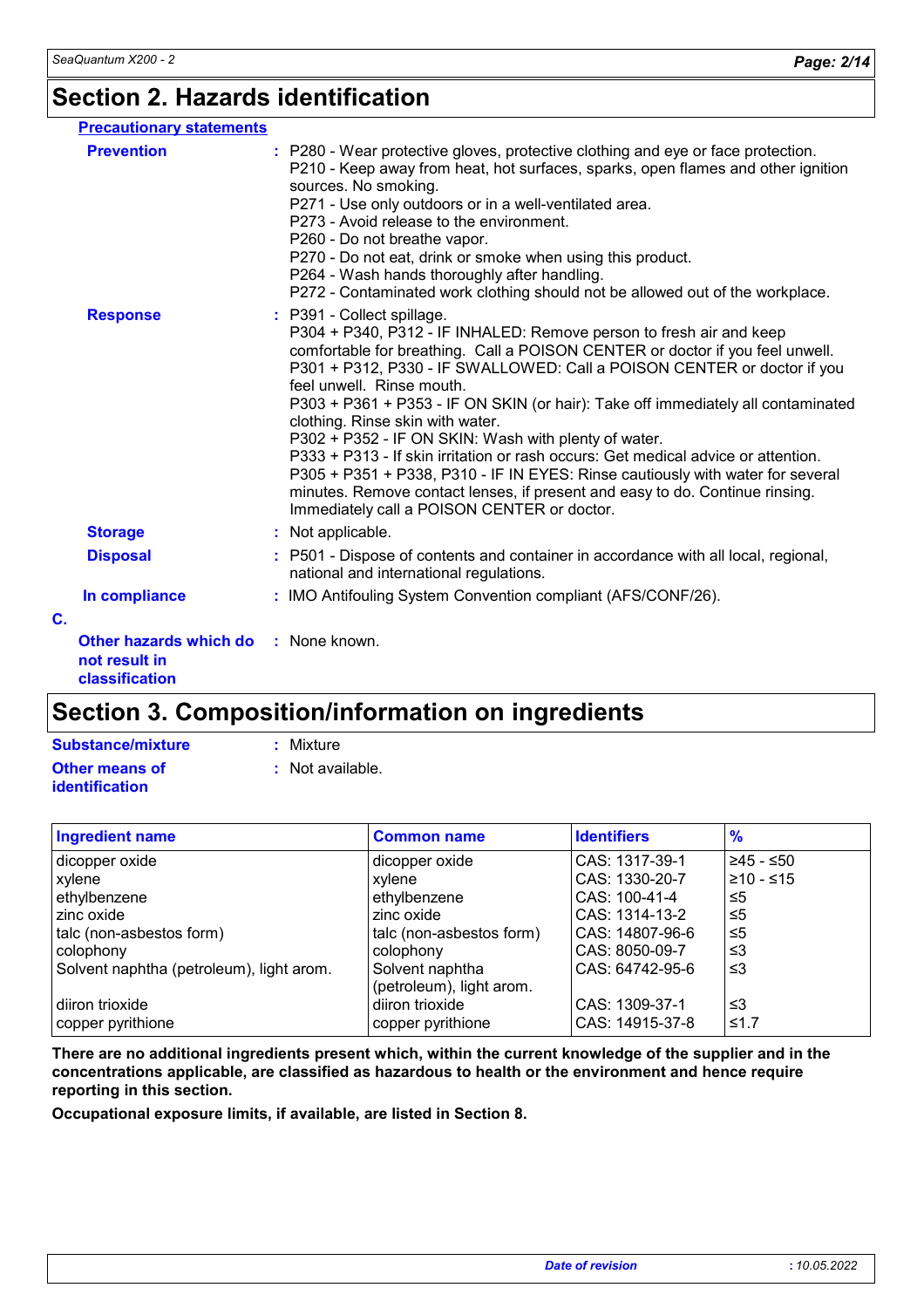# **Section 4. First aid measures**

| A. Eye contact                    | : Get medical attention immediately. Call a poison center or physician. Immediately<br>flush eyes with plenty of water, occasionally lifting the upper and lower eyelids.<br>Check for and remove any contact lenses. Continue to rinse for at least 10 minutes.<br>Chemical burns must be treated promptly by a physician.                                                                                                                                                                                                                                                                                                                                                                                                                                                                                                                                                                                     |
|-----------------------------------|-----------------------------------------------------------------------------------------------------------------------------------------------------------------------------------------------------------------------------------------------------------------------------------------------------------------------------------------------------------------------------------------------------------------------------------------------------------------------------------------------------------------------------------------------------------------------------------------------------------------------------------------------------------------------------------------------------------------------------------------------------------------------------------------------------------------------------------------------------------------------------------------------------------------|
| <b>B.</b> Skin contact            | : Get medical attention immediately. Call a poison center or physician. Wash with<br>plenty of soap and water. Remove contaminated clothing and shoes. Wash<br>contaminated clothing thoroughly with water before removing it, or wear gloves.<br>Continue to rinse for at least 10 minutes. Chemical burns must be treated promptly<br>by a physician. In the event of any complaints or symptoms, avoid further exposure.<br>Wash clothing before reuse. Clean shoes thoroughly before reuse.                                                                                                                                                                                                                                                                                                                                                                                                                 |
| C. Inhalation                     | : Get medical attention immediately. Call a poison center or physician. Remove<br>victim to fresh air and keep at rest in a position comfortable for breathing. If it is<br>suspected that fumes are still present, the rescuer should wear an appropriate mask<br>or self-contained breathing apparatus. If not breathing, if breathing is irregular or if<br>respiratory arrest occurs, provide artificial respiration or oxygen by trained personnel.<br>It may be dangerous to the person providing aid to give mouth-to-mouth<br>resuscitation. If unconscious, place in recovery position and get medical attention<br>immediately. Maintain an open airway. Loosen tight clothing such as a collar, tie,<br>belt or waistband. In case of inhalation of decomposition products in a fire,<br>symptoms may be delayed. The exposed person may need to be kept under<br>medical surveillance for 48 hours. |
| <b>D.</b> Ingestion               | : Get medical attention immediately. Call a poison center or physician. Wash out<br>mouth with water. Remove dentures if any. If material has been swallowed and the<br>exposed person is conscious, give small quantities of water to drink. Stop if the<br>exposed person feels sick as vomiting may be dangerous. Do not induce vomiting<br>unless directed to do so by medical personnel. If vomiting occurs, the head should<br>be kept low so that vomit does not enter the lungs. Chemical burns must be treated<br>promptly by a physician. Never give anything by mouth to an unconscious person.<br>If unconscious, place in recovery position and get medical attention immediately.<br>Maintain an open airway. Loosen tight clothing such as a collar, tie, belt or<br>waistband.                                                                                                                  |
| E. Notes to physician             | : In case of inhalation of decomposition products in a fire, symptoms may be delayed.<br>The exposed person may need to be kept under medical surveillance for 48 hours.                                                                                                                                                                                                                                                                                                                                                                                                                                                                                                                                                                                                                                                                                                                                        |
| <b>Specific treatments</b>        | : No specific treatment.                                                                                                                                                                                                                                                                                                                                                                                                                                                                                                                                                                                                                                                                                                                                                                                                                                                                                        |
| <b>Protection of first-aiders</b> | : No action shall be taken involving any personal risk or without suitable training. If it<br>is suspected that fumes are still present, the rescuer should wear an appropriate<br>mask or self-contained breathing apparatus. It may be dangerous to the person<br>providing aid to give mouth-to-mouth resuscitation. Wash contaminated clothing<br>thoroughly with water before removing it, or wear gloves.                                                                                                                                                                                                                                                                                                                                                                                                                                                                                                 |

**See toxicological information (Section 11)**

# **Section 5. Fire-fighting measures**

| A. | <b>Extinguishing media</b>                              |                                                                                                                                                                                                                                                                                                                                                                                                                                      |
|----|---------------------------------------------------------|--------------------------------------------------------------------------------------------------------------------------------------------------------------------------------------------------------------------------------------------------------------------------------------------------------------------------------------------------------------------------------------------------------------------------------------|
|    | <b>Suitable extinguishing</b><br>media                  | : Use dry chemical, $CO2$ , water spray (fog) or foam.                                                                                                                                                                                                                                                                                                                                                                               |
|    | <b>Unsuitable</b><br>extinguishing media                | : Do not use water jet.                                                                                                                                                                                                                                                                                                                                                                                                              |
|    | <b>B.</b> Specific hazards arising<br>from the chemical | : Flammable liquid and vapor. Runoff to sewer may create fire or explosion hazard.<br>In a fire or if heated, a pressure increase will occur and the container may burst, with<br>the risk of a subsequent explosion. This material is very toxic to aquatic life with<br>long lasting effects. Fire water contaminated with this material must be contained<br>and prevented from being discharged to any waterway, sewer or drain. |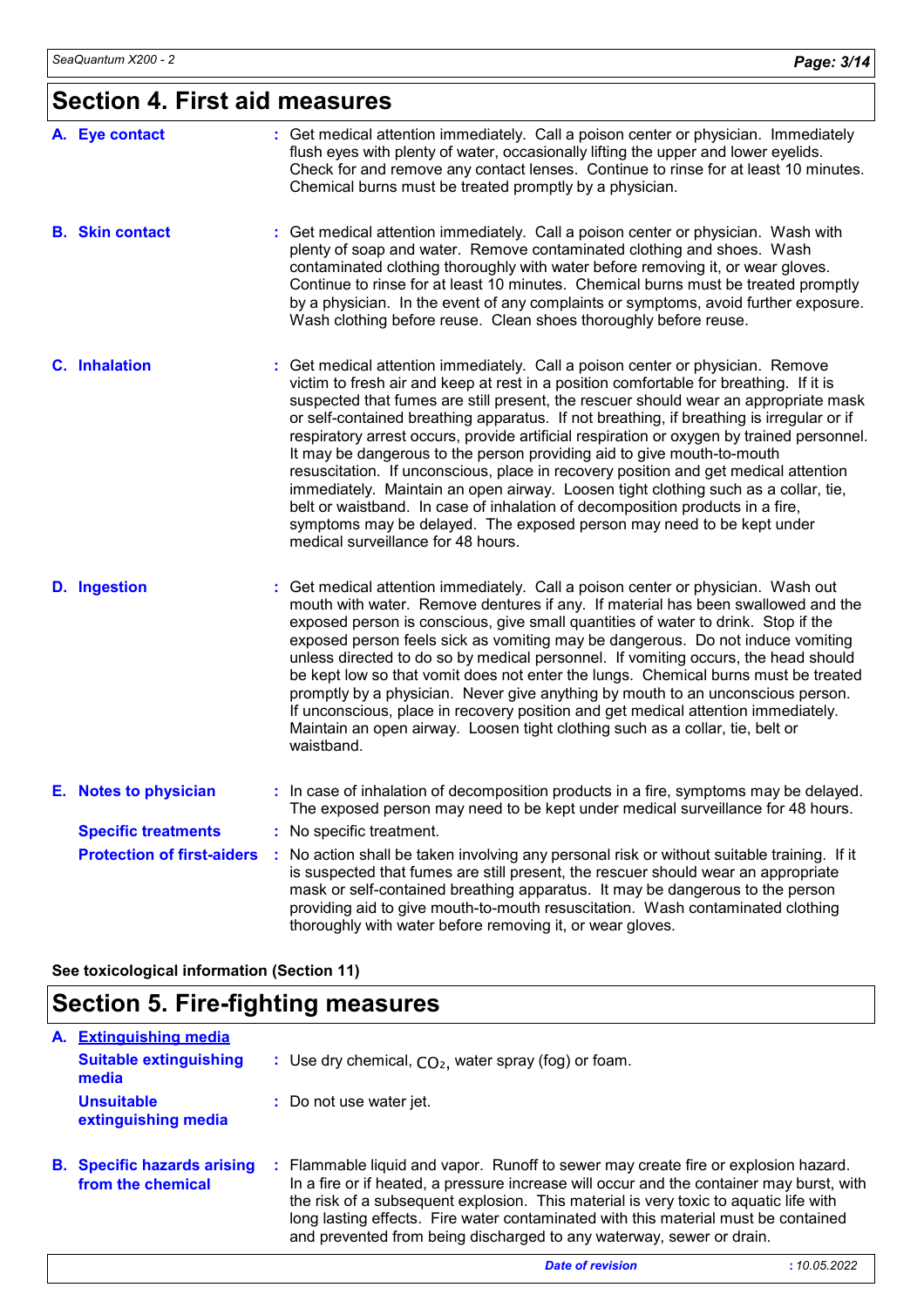# **Section 5. Fire-fighting measures**

| <b>Hazardous thermal</b><br>decomposition products                     | : Decomposition products may include the following materials:<br>carbon dioxide<br>carbon monoxide<br>nitrogen oxides<br>sulfur oxides<br>metal oxide/oxides                |
|------------------------------------------------------------------------|-----------------------------------------------------------------------------------------------------------------------------------------------------------------------------|
| <b>C.</b> Special protective<br>equipment for fire-<br><b>fighters</b> | : Fire-fighters should wear appropriate protective equipment and self-contained<br>breathing apparatus (SCBA) with a full face-piece operated in positive pressure<br>mode. |
| Snacial procautions for                                                | Promptly isolate the scene by removing all persons from the vicinity of the incident if                                                                                     |

ene by removing all persons from the vicinity of the incident if there is a fire. No action shall be taken involving any personal risk or without suitable training. Move containers from fire area if this can be done without risk. Use water spray to keep fire-exposed containers cool. **Special precautions for fire-fighters :**

## **Section 6. Accidental release measures**

| A. Personal precautions,<br>protective equipment<br>and emergency<br>procedures | : No action shall be taken involving any personal risk or without suitable training.<br>Evacuate surrounding areas. Keep unnecessary and unprotected personnel from<br>entering. Do not touch or walk through spilled material. Shut off all ignition sources.<br>No flares, smoking or flames in hazard area. Do not breathe vapor or mist. Provide<br>adequate ventilation. Wear appropriate respirator when ventilation is inadequate.<br>Put on appropriate personal protective equipment. |
|---------------------------------------------------------------------------------|------------------------------------------------------------------------------------------------------------------------------------------------------------------------------------------------------------------------------------------------------------------------------------------------------------------------------------------------------------------------------------------------------------------------------------------------------------------------------------------------|
|                                                                                 |                                                                                                                                                                                                                                                                                                                                                                                                                                                                                                |

**Environmental B. precautions :** Avoid dispersal of spilled material and runoff and contact with soil, waterways, drains and sewers. Inform the relevant authorities if the product has caused environmental pollution (sewers, waterways, soil or air). Water polluting material. May be harmful to the environment if released in large quantities. Collect spillage.

## **Methods and materials for containment and cleaning up C.**

| <b>Small spill</b> | : Stop leak if without risk. Move containers from spill area. Use spark-proof tools and<br>explosion-proof equipment. Dilute with water and mop up if water-soluble.<br>Alternatively, or if water-insoluble, absorb with an inert dry material and place in an<br>appropriate waste disposal container. Dispose of via a licensed waste disposal<br>contractor.                                                                                                                                                                                                                                                                                                                                                                                                      |
|--------------------|-----------------------------------------------------------------------------------------------------------------------------------------------------------------------------------------------------------------------------------------------------------------------------------------------------------------------------------------------------------------------------------------------------------------------------------------------------------------------------------------------------------------------------------------------------------------------------------------------------------------------------------------------------------------------------------------------------------------------------------------------------------------------|
| <b>Large spill</b> | : Stop leak if without risk. Move containers from spill area. Use spark-proof tools and<br>explosion-proof equipment. Approach release from upwind. Prevent entry into<br>sewers, water courses, basements or confined areas. Wash spillages into an<br>effluent treatment plant or proceed as follows. Contain and collect spillage with non-<br>combustible, absorbent material e.g. sand, earth, vermiculite or diatomaceous earth<br>and place in container for disposal according to local regulations (see Section 13).<br>Dispose of via a licensed waste disposal contractor. Contaminated absorbent<br>material may pose the same hazard as the spilled product. Note: see Section 1 for<br>emergency contact information and Section 13 for waste disposal. |

# **Section 7. Handling and storage**

## **A. Precautions for safe handling**

| <b>Protective measures</b> | : Put on appropriate personal protective equipment (see Section 8). Persons with a<br>history of skin sensitization problems should not be employed in any process in<br>which this product is used. Do not get in eyes or on skin or clothing. Do not breathe<br>vapor or mist. Do not ingest. Avoid release to the environment. Use only with<br>adequate ventilation. Wear appropriate respirator when ventilation is inadequate.<br>Do not enter storage areas and confined spaces unless adequately ventilated.<br>Keep in the original container or an approved alternative made from a compatible<br>material, kept tightly closed when not in use. Store and use away from heat, sparks,<br>open flame or any other ignition source. Use explosion-proof electrical (ventilating,<br>lighting and material handling) equipment. Use only non-sparking tools. Take |
|----------------------------|---------------------------------------------------------------------------------------------------------------------------------------------------------------------------------------------------------------------------------------------------------------------------------------------------------------------------------------------------------------------------------------------------------------------------------------------------------------------------------------------------------------------------------------------------------------------------------------------------------------------------------------------------------------------------------------------------------------------------------------------------------------------------------------------------------------------------------------------------------------------------|
|                            | precautionary measures against electrostatic discharges. Empty containers retain<br>product residue and can be hazardous. Do not reuse container.                                                                                                                                                                                                                                                                                                                                                                                                                                                                                                                                                                                                                                                                                                                         |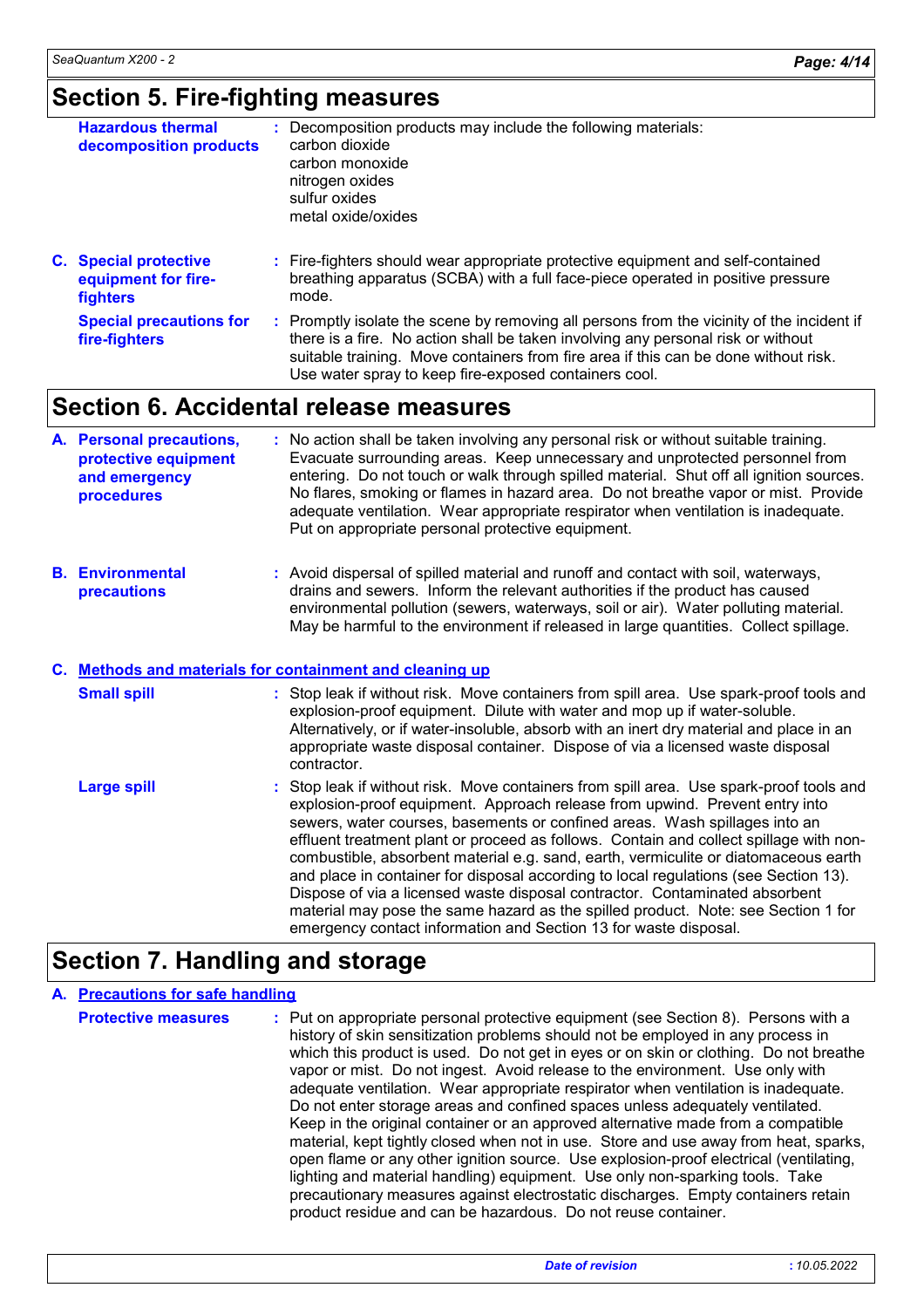# **Section 7. Handling and storage**

| <b>Advice on general</b><br>occupational hygiene                                    | : Eating, drinking and smoking should be prohibited in areas where this material is<br>handled, stored and processed. Workers should wash hands and face before<br>eating, drinking and smoking. Remove contaminated clothing and protective<br>equipment before entering eating areas. See also Section 8 for additional<br>information on hygiene measures.                                                                                                                                                                                                                                                                                                                                                          |
|-------------------------------------------------------------------------------------|------------------------------------------------------------------------------------------------------------------------------------------------------------------------------------------------------------------------------------------------------------------------------------------------------------------------------------------------------------------------------------------------------------------------------------------------------------------------------------------------------------------------------------------------------------------------------------------------------------------------------------------------------------------------------------------------------------------------|
| <b>B.</b> Conditions for safe<br>storage, including any<br><b>incompatibilities</b> | : Store in accordance with local regulations. Store in a segregated and approved<br>area. Store in original container protected from direct sunlight in a dry, cool and well-<br>ventilated area, away from incompatible materials (see Section 10) and food and<br>drink. Store locked up. Eliminate all ignition sources. Separate from oxidizing<br>materials. Keep container tightly closed and sealed until ready for use. Containers<br>that have been opened must be carefully resealed and kept upright to prevent<br>leakage. Do not store in unlabeled containers. Use appropriate containment to<br>avoid environmental contamination. See Section 10 for incompatible materials<br>before handling or use. |

# **Section 8. Exposure controls/personal protection**

## **A. Control parameters**

## **Occupational exposure limits**

| <b>Ingredient name</b>   | <b>Exposure limits</b>                                                                                                                                          |
|--------------------------|-----------------------------------------------------------------------------------------------------------------------------------------------------------------|
| dicopper oxide           | Ministry of Employment and Labor<br>(Republic of Korea, 1/2020).                                                                                                |
|                          | TWA: 0.1 mg/m <sup>3</sup> 8 hours. Form: Fume                                                                                                                  |
| xylene                   | Ministry of Employment and Labor                                                                                                                                |
|                          | (Republic of Korea, 1/2020).                                                                                                                                    |
|                          | STEL: 150 ppm 15 minutes.                                                                                                                                       |
|                          | TWA: 100 ppm 8 hours.                                                                                                                                           |
| ethylbenzene             | <b>Ministry of Employment and Labor</b>                                                                                                                         |
|                          | (Republic of Korea, 1/2020).                                                                                                                                    |
|                          | STEL: 125 ppm 15 minutes.                                                                                                                                       |
|                          | TWA: 100 ppm 8 hours.                                                                                                                                           |
| zinc oxide               | <b>Ministry of Employment and Labor</b>                                                                                                                         |
|                          | (Republic of Korea, 1/2020).                                                                                                                                    |
|                          | STEL: 10 mg/m <sup>3</sup> 15 minutes. Form: Fume<br>TWA: 5 mg/m <sup>3</sup> 8 hours. Form: Fume<br>TWA: 2 mg/m <sup>3</sup> 8 hours. Form: Respirable<br>dust |
| talc (non-asbestos form) | <b>Ministry of Employment and Labor</b>                                                                                                                         |
|                          | (Republic of Korea, 1/2020).                                                                                                                                    |
|                          | TWA: 3 mg/m <sup>3</sup> 8 hours. Form: Respirable                                                                                                              |
|                          | Ifraction                                                                                                                                                       |
|                          | TWA: 6 mg/m <sup>3</sup> 8 hours.                                                                                                                               |
| colophony                | <b>ACGIH TLV (United States, 1/2021). Skin</b>                                                                                                                  |
|                          | sensitizer. Inhalation sensitizer.                                                                                                                              |
| diiron trioxide          | <b>Ministry of Employment and Labor</b>                                                                                                                         |
|                          | (Republic of Korea, 1/2020). Notes: as Fe                                                                                                                       |
|                          | TWA: 5 mg/m <sup>3</sup> , (as Fe) 8 hours. Form:                                                                                                               |
|                          | <b>Ministry of Employment and Labor</b>                                                                                                                         |
|                          | (Republic of Korea, 1/2020).                                                                                                                                    |
|                          | TWA: 5 mg/m <sup>3</sup> , (as Fe) 8 hours. Form:<br>Fume                                                                                                       |

# **controls**

**B. Appropriate engineering :** Use only with adequate ventilation. Use process enclosures, local exhaust ventilation or other engineering controls to keep worker exposure to airborne contaminants below any recommended or statutory limits. The engineering controls also need to keep gas, vapor or dust concentrations below any lower explosive limits. Use explosion-proof ventilation equipment.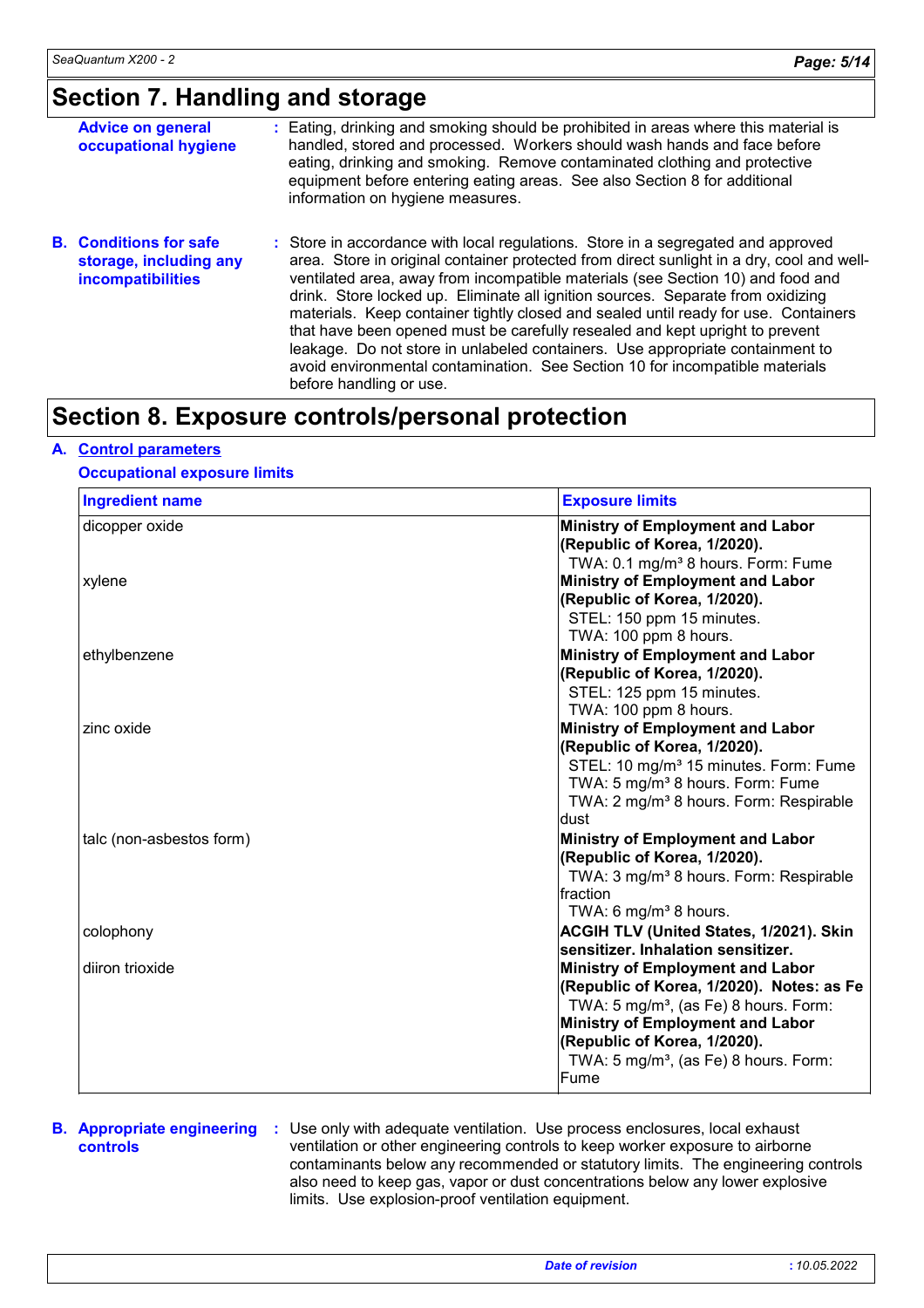| Section 8. Exposure controls/personal protection |  |
|--------------------------------------------------|--|
|--------------------------------------------------|--|

| <b>Environmental</b><br>exposure controls | : Emissions from ventilation or work process equipment should be checked to ensure<br>they comply with the requirements of environmental protection legislation. In some<br>cases, fume scrubbers, filters or engineering modifications to the process<br>equipment will be necessary to reduce emissions to acceptable levels.                                                                                                                                                                                                                                                                                                                                                                                                                                                                                                                                                                                                                                                                                                                                                         |
|-------------------------------------------|-----------------------------------------------------------------------------------------------------------------------------------------------------------------------------------------------------------------------------------------------------------------------------------------------------------------------------------------------------------------------------------------------------------------------------------------------------------------------------------------------------------------------------------------------------------------------------------------------------------------------------------------------------------------------------------------------------------------------------------------------------------------------------------------------------------------------------------------------------------------------------------------------------------------------------------------------------------------------------------------------------------------------------------------------------------------------------------------|
| C. Personal protective equipment          |                                                                                                                                                                                                                                                                                                                                                                                                                                                                                                                                                                                                                                                                                                                                                                                                                                                                                                                                                                                                                                                                                         |
| <b>Respiratory protection</b>             | : If workers are exposed to concentrations above the exposure limit, they must use<br>appropriate, certified respirators. Use respiratory mask with charcoal and dust filter<br>when spraying this product(as filter combination A2-P3). In confined spaces, use<br>compressed-air or fresh-air respiratory equipment. When use of roller or brush,<br>consider use of charcoalfilter.                                                                                                                                                                                                                                                                                                                                                                                                                                                                                                                                                                                                                                                                                                  |
| <b>Eye protection</b>                     | : Use safety eyewear designed to protect against splash of liquids.                                                                                                                                                                                                                                                                                                                                                                                                                                                                                                                                                                                                                                                                                                                                                                                                                                                                                                                                                                                                                     |
| <b>Hand protection</b>                    | : There is no one glove material or combination of materials that will give unlimited<br>resistance to any individual or combination of chemicals.<br>The breakthrough time must be greater than the end use time of the product.<br>The instructions and information provided by the glove manufacturer on use,<br>storage, maintenance and replacement must be followed.<br>Gloves should be replaced regularly and if there is any sign of damage to the glove<br>material.<br>Always ensure that gloves are free from defects and that they are stored and used<br>correctly.<br>The performance or effectiveness of the glove may be reduced by physical/chemical<br>damage and poor maintenance.<br>Barrier creams may help to protect the exposed areas of the skin but should not be<br>applied once exposure has occurred.<br>Wear suitable gloves tested to EN374.<br>Not recommended, gloves (breakthrough time) < 1 hour: neoprene, butyl rubber,<br><b>PVC</b><br>Recommended, gloves(breakthrough time) > 8 hours: nitrile rubber, 4H, Teflon,<br>polyvinyl alcohol (PVA) |
|                                           | For right choice of glove materials, with focus on chemical resistance and time of<br>penetration, seek advice by the supplier of chemical resistant gloves.                                                                                                                                                                                                                                                                                                                                                                                                                                                                                                                                                                                                                                                                                                                                                                                                                                                                                                                            |
|                                           | The user must check that the final choice of type of glove selected for handling this<br>product is the most appropriate and takes into account the particular conditions of<br>use, as included in the user's risk assessment.                                                                                                                                                                                                                                                                                                                                                                                                                                                                                                                                                                                                                                                                                                                                                                                                                                                         |
| <b>Body protection</b>                    | Personal protective equipment for the body should be selected based on the task<br>being performed and the risks involved and should be approved by a specialist<br>before handling this product. When there is a risk of ignition from static electricity,<br>wear anti-static protective clothing. For the greatest protection from static<br>discharges, clothing should include anti-static overalls, boots and gloves.                                                                                                                                                                                                                                                                                                                                                                                                                                                                                                                                                                                                                                                             |
| <b>Hygiene measures</b>                   | Wash hands, forearms and face thoroughly after handling chemical products, before<br>eating, smoking and using the lavatory and at the end of the working period.<br>Appropriate techniques should be used to remove potentially contaminated clothing.<br>Contaminated work clothing should not be allowed out of the workplace. Wash<br>contaminated clothing before reusing. Ensure that eyewash stations and safety<br>showers are close to the workstation location.                                                                                                                                                                                                                                                                                                                                                                                                                                                                                                                                                                                                               |

# **Section 9. Physical and chemical properties**

The conditions of measurement of all properties are at standard temperature and pressure unless otherwise indicated.

| А. | <b>Appearance</b>                |    |                   |
|----|----------------------------------|----|-------------------|
|    | <b>Physical state</b>            |    | : Liquid.         |
|    | <b>Color</b>                     | t. | Red               |
|    | <b>B.</b> Odor                   |    | : Characteristic. |
|    | C. Odor threshold                |    | : Not applicable. |
|    | D. pH                            |    | : Not applicable. |
|    | <b>E.</b> Melting/freezing point |    | : Not applicable. |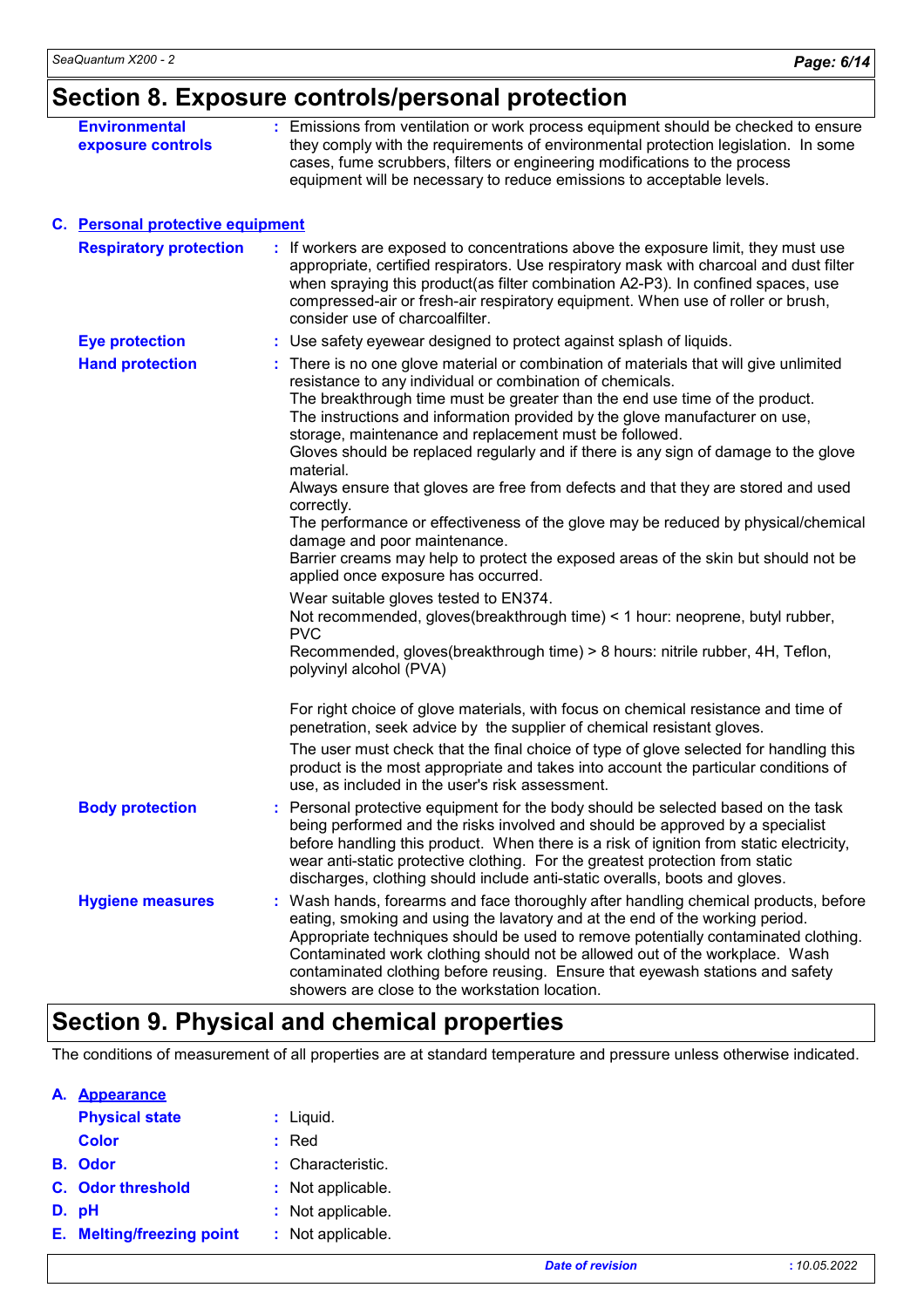# **Section 9. Physical and chemical properties**

|    | F. Boiling point, initial<br>boiling point, and<br>boiling range | : Lowest known value: 136.1°C (277°F) (ethylbenzene). Weighted average: 140.91°C<br>$(285.6^{\circ}F)$                              |
|----|------------------------------------------------------------------|-------------------------------------------------------------------------------------------------------------------------------------|
|    | G. Flash point                                                   | : Closed cup: 25°C                                                                                                                  |
| Н. | <b>Evaporation rate</b>                                          | : Highest known value: 0.84 (ethylbenzene) Weighted average: 0.79 compared with<br>butyl acetate                                    |
| L. | <b>Flammability (solid, gas)</b>                                 | : Not applicable.                                                                                                                   |
|    | J. Lower and upper<br>explosive (flammable)<br>limits            | $: 0.8 - 7.6\%$                                                                                                                     |
|    | K. Vapor pressure                                                | : Highest known value: 1.2 kPa (9.3 mm Hg) (at $20^{\circ}$ C) (ethylbenzene). Weighted<br>average: 0.98 kPa (7.35 mm Hg) (at 20°C) |
|    | L. Solubility                                                    | : Insoluble in the following materials: cold water and hot water.                                                                   |
|    | <b>M. Vapor density</b>                                          | : Highest known value: $3.7$ (Air = 1) (xylene). Weighted average: $3.7$ (Air = 1)                                                  |
|    | <b>N.</b> Relative density                                       | : $1.936$ g/cm <sup>3</sup>                                                                                                         |
|    | O. Partition coefficient: n-<br>octanol/water                    | : Not available.                                                                                                                    |
|    | P. Auto-ignition<br>temperature                                  | : Lowest known value: 280 to 470 $^{\circ}$ C (536 to 878 $^{\circ}$ F) (Solvent naphtha (petroleum),<br>light arom.).              |
|    | Q. Decomposition<br>temperature                                  | : Not available.                                                                                                                    |
|    | R. Viscosity                                                     | : Kinematic (40°C (104°F)): >20.5 mm <sup>2</sup> /s (>20.5 cSt)                                                                    |
|    | S. Molecular weight                                              | : Not applicable.                                                                                                                   |
|    |                                                                  |                                                                                                                                     |

## **Particle characteristics**

| <b>Median particle size</b> | Not applicable. |
|-----------------------------|-----------------|
|                             |                 |

#### **Section 10. Stability and reactivity Conditions to avoid :** Avoid all possible sources of ignition (spark or flame). Do not pressurize, cut, weld, braze, solder, drill, grind or expose containers to heat or sources of ignition. **:** The product is stable. **Incompatible materials : C. A. B. Possibility of hazardous reactions :** Under normal conditions of storage and use, hazardous reactions will not occur. : Keep away from the following materials to prevent strong exothermic reactions:

**Hazardous D. decomposition products** Under normal conditions of storage and use, hazardous decomposition products **:** should not be produced.

oxidizing agents, strong alkalis, strong acids.

# **Section 11. Toxicological information**

| A. Information on the likely : Not available.<br>routes of exposure |                                                                |
|---------------------------------------------------------------------|----------------------------------------------------------------|
| <b>Potential acute health effects</b>                               |                                                                |
| <b>Inhalation</b>                                                   | $:$ Harmful if inhaled.                                        |
| <b>Ingestion</b>                                                    | : Harmful if swallowed.                                        |
| <b>Skin contact</b>                                                 | : Causes skin irritation. May cause an allergic skin reaction. |
| <b>Eye contact</b>                                                  | : Causes serious eye damage.                                   |
| <b>Over-exposure signs/symptoms</b>                                 |                                                                |
| <b>Inhalation</b>                                                   | : No specific data.                                            |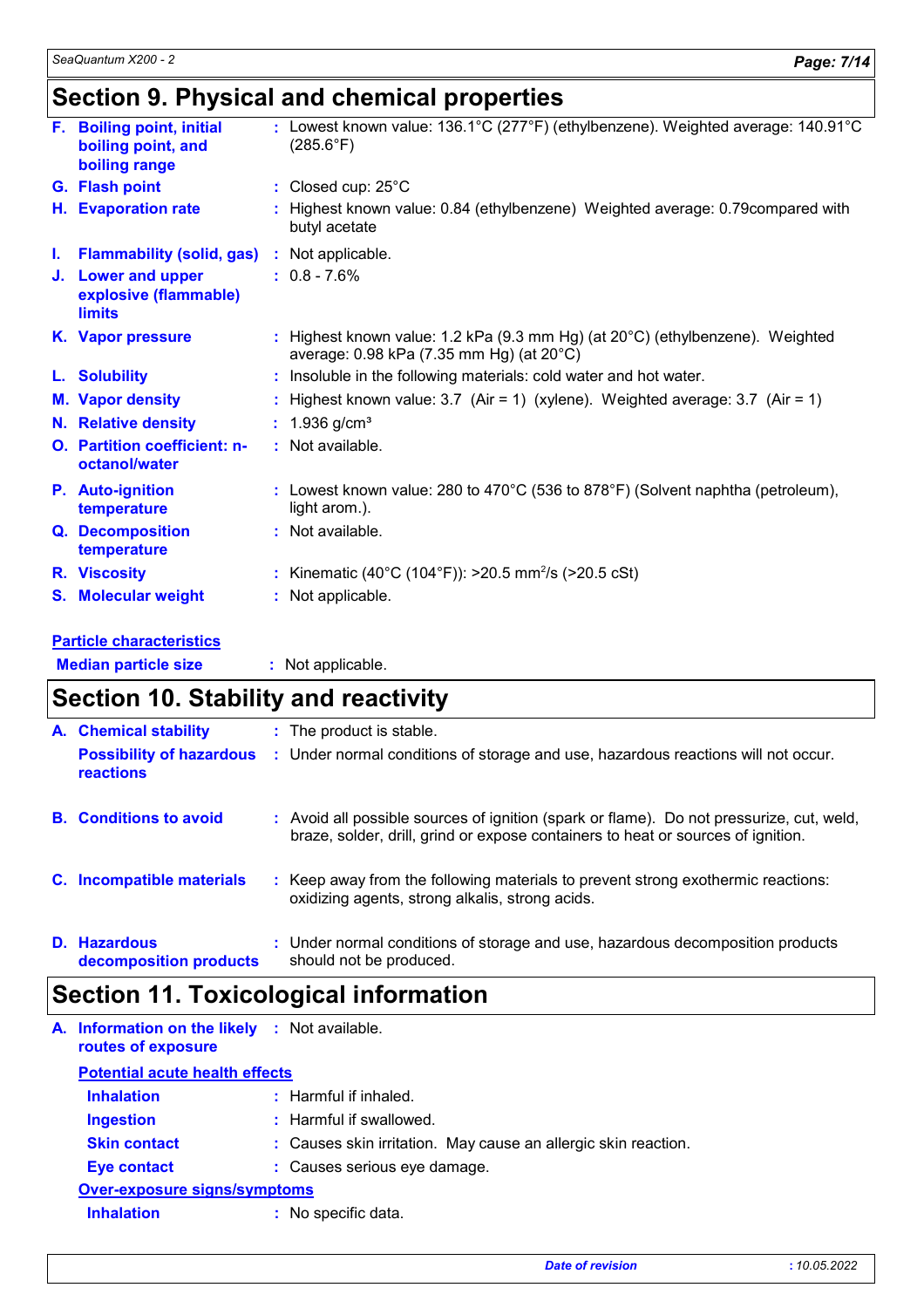# **Section 11. Toxicological information**

| <b>Ingestion</b>    | : Adverse symptoms may include the following:<br>stomach pains                                         |
|---------------------|--------------------------------------------------------------------------------------------------------|
| <b>Skin contact</b> | : Adverse symptoms may include the following:<br>pain or irritation<br>redness<br>blistering may occur |
| <b>Eye contact</b>  | : Adverse symptoms may include the following:<br>pain<br>watering<br>redness                           |

## **B. Health hazards**

## **Acute toxicity**

| <b>Product/ingredient name</b> | <b>Result</b>                | <b>Species</b> | <b>Dose</b>         | <b>Exposure</b> |
|--------------------------------|------------------------------|----------------|---------------------|-----------------|
| dicopper oxide                 | LC50 Inhalation Dusts and    | Rat            | 3.34 mg/l           | 4 hours         |
|                                | mists                        |                |                     |                 |
|                                | LD50 Oral                    | Rat            | 1340 mg/kg          |                 |
| xylene                         | <b>LC50 Inhalation Vapor</b> | Rat            | $20 \text{ mg/l}$   | 4 hours         |
|                                | LD50 Oral                    | Rat            | 4300 mg/kg          |                 |
|                                | <b>TDLo Dermal</b>           | Rabbit         | 4300 mg/kg          | $\blacksquare$  |
| ethylbenzene                   | <b>LC50 Inhalation Vapor</b> | Rat - Male     | $17.8$ mg/l         | 4 hours         |
|                                | LD50 Dermal                  | Rabbit         | >5000 mg/kg         | $\blacksquare$  |
|                                | LD50 Oral                    | Rat            | 3500 mg/kg          | $\blacksquare$  |
| copper pyrithione              | LC50 Inhalation Dusts and    | Rat            | $70 \text{ mg/m}^3$ | 4 hours         |
|                                | lmists                       |                |                     |                 |
|                                | LD50 Dermal                  | Rabbit         | $300$ mg/kg         | $\blacksquare$  |
|                                | LD50 Oral                    | Rat            | $200$ mg/kg         |                 |

## **Irritation/Corrosion**

| <b>Product/ingredient name</b> | <b>Result</b>                         | <b>Species</b>                     | <b>Score</b>             | <b>Exposure</b>              | <b>Observation</b> |
|--------------------------------|---------------------------------------|------------------------------------|--------------------------|------------------------------|--------------------|
| dicopper oxide                 | Eyes - Cornea opacity                 | Rabbit                             | $\blacksquare$           | 72 hours                     |                    |
|                                | Eyes - Redness of the<br>conjunctivae | Rabbit                             | $\overline{\phantom{0}}$ | 48 hours                     |                    |
| xylene                         | Eyes - Mild irritant                  | Rabbit                             |                          | 87 milligrams  -             |                    |
|                                | Skin - Mild irritant                  | Rat                                |                          | 8 hours 60<br>microliters    |                    |
| zinc oxide                     | Eyes - Mild irritant                  | Rabbit                             |                          | 24 hours<br>$500 \text{ mg}$ |                    |
|                                | Skin - Mild irritant                  | Rabbit                             | $\overline{\phantom{0}}$ | 24 hours<br>$500 \text{ mg}$ |                    |
| copper pyrithione              | Eyes - Severe irritant                | Mammal -<br>species<br>unspecified | $\blacksquare$           |                              |                    |
|                                | Skin - Irritant                       | Mammal -<br>species<br>unspecified | ۰                        |                              |                    |

## **Sensitization**

| <b>Product/ingredient name</b> | <b>Route of</b><br><b>Lexposure</b> | <b>Species</b>                  | <b>Result</b> |
|--------------------------------|-------------------------------------|---------------------------------|---------------|
| I colophony                    | <b>skin</b>                         | Mammal - species<br>unspecified | Sensitizing   |

## **CMR - ISHA Article 42 Occupational Exposure Limits**

| <b>Product/ingredient name</b> | <b>I</b> dentifiers | <b>Classification</b>        |
|--------------------------------|---------------------|------------------------------|
| Ethyl benzene                  | CAS: 100-41-4       | CARCINOGENICITY - Category 2 |

## **Mutagenicity**

**Conclusion/Summary :** No known significant effects or critical hazards.

**Carcinogenicity**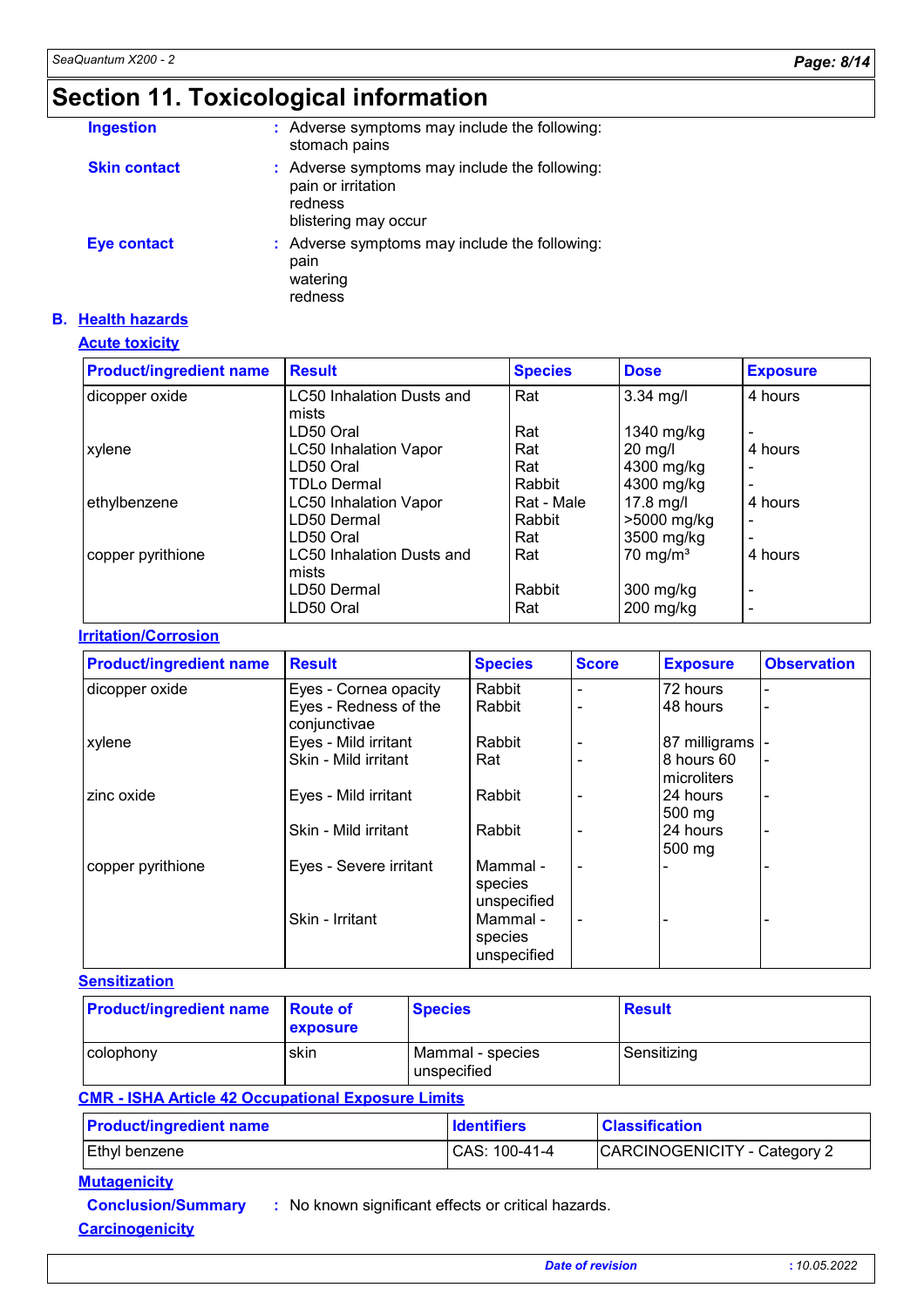# **Section 11. Toxicological information**

**Conclusion/Summary :** No known significant effects or critical hazards.

## **Classification**

| <b>Product/ingredient name   OSHA</b> | <b>IARC</b> | <b>NTP</b> | <b>ACGIH</b> |
|---------------------------------------|-------------|------------|--------------|
| zinc oxide                            |             |            | A4           |

## **Reproductive toxicity**

| <b>Product/ingredient name Maternal</b> | toxicity | <b>Fertility</b> | Development Species<br>toxin |                           | <b>Dose</b>             | <b>Exposure</b> |
|-----------------------------------------|----------|------------------|------------------------------|---------------------------|-------------------------|-----------------|
| copper pyrithione                       |          |                  | Positive                     | Mammal - species Route of |                         |                 |
|                                         |          |                  |                              | lunspecified              | <i><b>Lexposure</b></i> |                 |
|                                         |          |                  |                              |                           | lunreported             |                 |

## **Teratogenicity**

**Conclusion/Summary :** No known significant effects or critical hazards.

## **Specific target organ toxicity (single exposure)**

| <b>Product/ingredient name</b>           | <b>Category</b> | <b>Route of</b><br>exposure | <b>Target organs</b>                           |
|------------------------------------------|-----------------|-----------------------------|------------------------------------------------|
| xylene                                   | Category 3      | $\blacksquare$              | Respiratory tract<br>l irritation              |
| Solvent naphtha (petroleum), light arom. | Category 3      | -                           | Respiratory tract<br>lirritation               |
|                                          | Category 3      |                             | l Narcotic effects                             |
| copper pyrithione                        | Category 3      | -                           | <b>Respiratory tract</b><br><b>lirritation</b> |

## **Specific target organ toxicity (repeated exposure)**

| <b>Product/ingredient name</b> | <b>Category</b> | <b>Route of</b><br><b>exposure</b> | <b>Target organs</b> |
|--------------------------------|-----------------|------------------------------------|----------------------|
| ethylbenzene                   | Category 2      | $\,$                               | hearing organs       |
| copper pyrithione              | Category 1      | $\overline{\phantom{0}}$           | nervous system       |

**Aspiration hazard**

| <b>Product/ingredient name</b>           | <u>I</u> Result                       |
|------------------------------------------|---------------------------------------|
| <b>xylene</b>                            | <b>ASPIRATION HAZARD - Category 1</b> |
| ethylbenzene                             | <b>ASPIRATION HAZARD - Category 1</b> |
| Solvent naphtha (petroleum), light arom. | <b>ASPIRATION HAZARD - Category 1</b> |

## **Potential chronic health effects**

## **Chronic toxicity**

| <b>General</b>         | : May cause damage to organs through prolonged or repeated exposure. Once<br>sensitized, a severe allergic reaction may occur when subsequently exposed to very<br>low levels. |
|------------------------|--------------------------------------------------------------------------------------------------------------------------------------------------------------------------------|
| <b>Carcinogenicity</b> | : No known significant effects or critical hazards.                                                                                                                            |
| <b>Mutagenicity</b>    | : No known significant effects or critical hazards.                                                                                                                            |

**Reproductive toxicity :** No known significant effects or critical hazards.

## **Acute toxicity estimates Numerical measures of toxicity**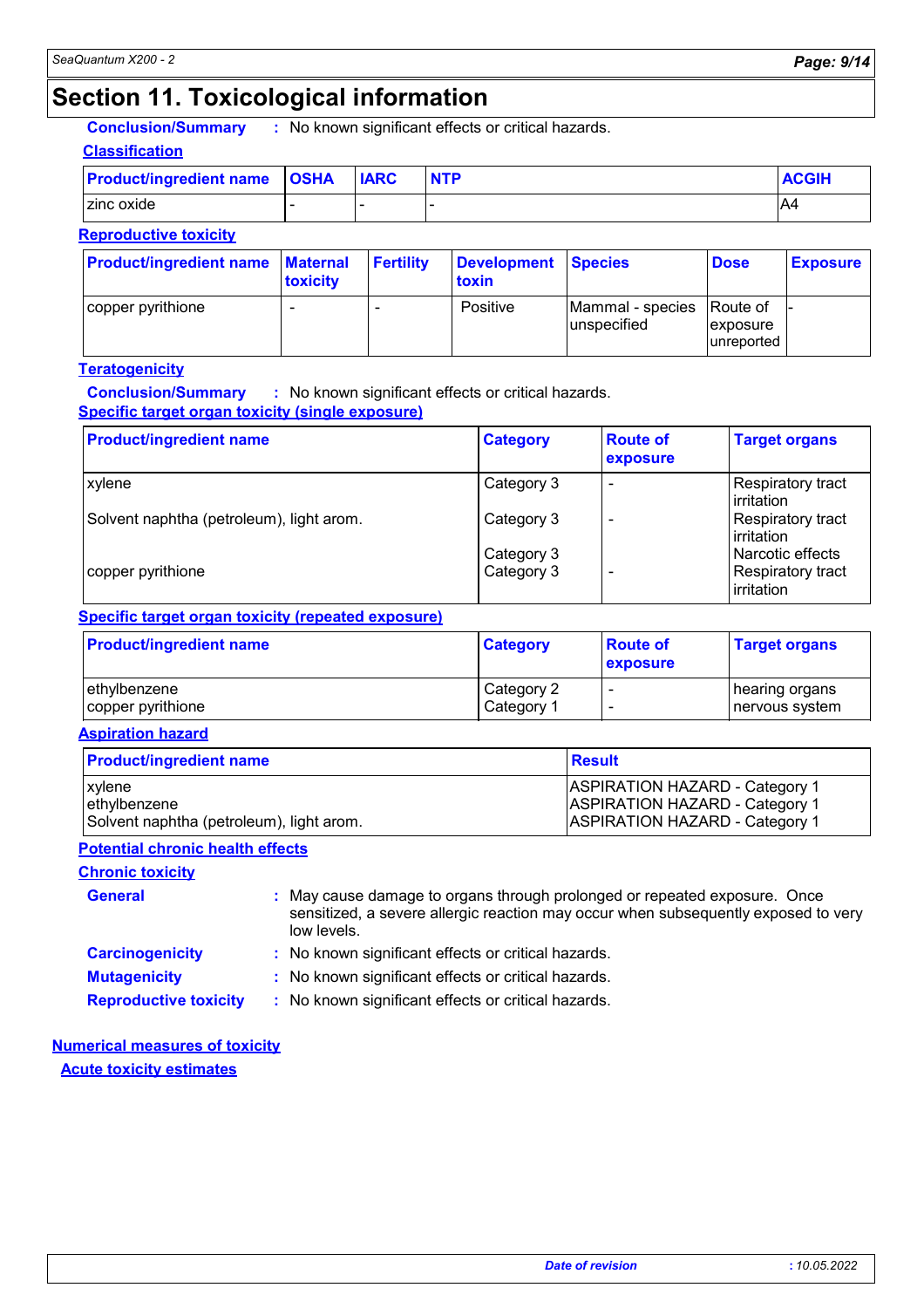# **Section 11. Toxicological information**

| <b>Product/ingredient name</b> | Oral (mg/<br>kg) | <b>Dermal</b><br>(mg/kg) | <b>Inhalation</b><br>(gases)<br>(ppm) | <b>Inhalation</b><br>(vapors)<br>(mg/l) | <b>Inhalation</b><br>(dusts)<br>and mists)<br>(mg/l) |
|--------------------------------|------------------|--------------------------|---------------------------------------|-----------------------------------------|------------------------------------------------------|
| SeaQuantum X200-2 (MM-WCS)     | 929.7            | 5556.4                   | N/A                                   | 104.1                                   | 2.7                                                  |
| dicopper oxide                 | 500              | N/A                      | N/A                                   | N/A                                     | 3.34                                                 |
| xylene                         | 4300             | 1100                     | N/A                                   | 20                                      | N/A                                                  |
| ethylbenzene                   | 3500             | N/A                      | N/A                                   | 17.8                                    | N/A                                                  |
| copper pyrithione              | 200              | 300                      | N/A                                   | N/A                                     | 0.07                                                 |

# **Section 12. Ecological information**

## **A. Ecotoxicity**

This material is very toxic to aquatic life with long lasting effects.

| <b>Product/ingredient name</b>              | <b>Result</b>                      | <b>Species</b>                      | <b>Exposure</b> |
|---------------------------------------------|------------------------------------|-------------------------------------|-----------------|
| dicopper oxide                              | Acute LC50 0.075 mg/l Fresh water  | Fish - Danio rerio                  | 96 hours        |
|                                             | Chronic NOEC 0.001 mg/l            | Algae                               |                 |
|                                             | Chronic NOEC 0.0052 mg/l           | Algae                               |                 |
| xylene                                      | Acute LC50 8500 µg/l Marine water  | Crustaceans - Palaemonetes<br>pugio | 48 hours        |
|                                             | Acute LC50 13400 µg/l Fresh water  | Fish - Pimephales promelas          | 96 hours        |
| ethylbenzene                                | Acute EC50 7700 µg/l Marine water  | Algae - Skeletonema costatum        | 96 hours        |
|                                             | Acute EC50 2.93 mg/l               | Daphnia                             | 48 hours        |
|                                             | Acute LC50 4.2 mg/l                | Fish                                | 96 hours        |
| zinc oxide                                  | Acute LC50 1.1 ppm Fresh water     | Fish - Oncorhynchus mykiss          | 96 hours        |
|                                             | Chronic NOEC 0.02 mg/l Fresh water | Algae - Pseudokirchneriella         | 72 hours        |
|                                             |                                    | subcapitata - Exponential           |                 |
|                                             |                                    | growth phase                        |                 |
| Solvent naphtha<br>(petroleum), light arom. | Acute $EC50 < 10$ mg/l             | Daphnia                             | 48 hours        |
|                                             | Acute IC50 <10 mg/l                | Algae                               | 72 hours        |
|                                             | Acute LC50 <10 mg/l                | Fish                                | 96 hours        |
| copper pyrithione                           | Acute EC50 0.022 mg/l              | Daphnia                             | 48 hours        |
|                                             | Acute IC50 0.035 mg/l              | Algae                               | 120 hours       |
|                                             | Acute LC50 0.0043 mg/l             | Fish                                | 96 hours        |
|                                             | Chronic NOEC 0.00046 mg/l          | Algae - Skeletonema costatum        | 120 hours       |

## **Persistence and degradability B.**

| <b>Product/ingredient name</b> | <b>Aquatic half-life</b> | <b>Photolysis</b> | <b>Biodegradability</b> |
|--------------------------------|--------------------------|-------------------|-------------------------|
| dicopper oxide                 |                          |                   | Not readily             |
| xylene                         |                          |                   | Readily                 |
| ethylbenzene                   |                          |                   | Readily                 |
| zinc oxide                     |                          |                   | Not readily             |
| Solvent naphtha                |                          |                   | Not readily             |
| (petroleum), light arom.       |                          |                   |                         |

## **Bioaccumulative potential C.**

| <b>Product/ingredient name</b> | $\mathsf{LogP}_\mathsf{ow}$ | <b>BCF</b>  | <b>Potential</b> |
|--------------------------------|-----------------------------|-------------|------------------|
| xylene                         | 3.12                        | 8.1 to 25.9 | llow             |
| ethylbenzene                   | 3.6                         |             | llow             |
| zinc oxide                     |                             | 28960       | high             |
| colophony                      | 1.9 to 7.7                  |             | high             |
| Solvent naphtha                |                             | l10 to 2500 | high             |
| (petroleum), light arom.       |                             |             |                  |

## **Mobility in soil D.**

**Soil/water partition coefficient (KOC)**

**:** Not available.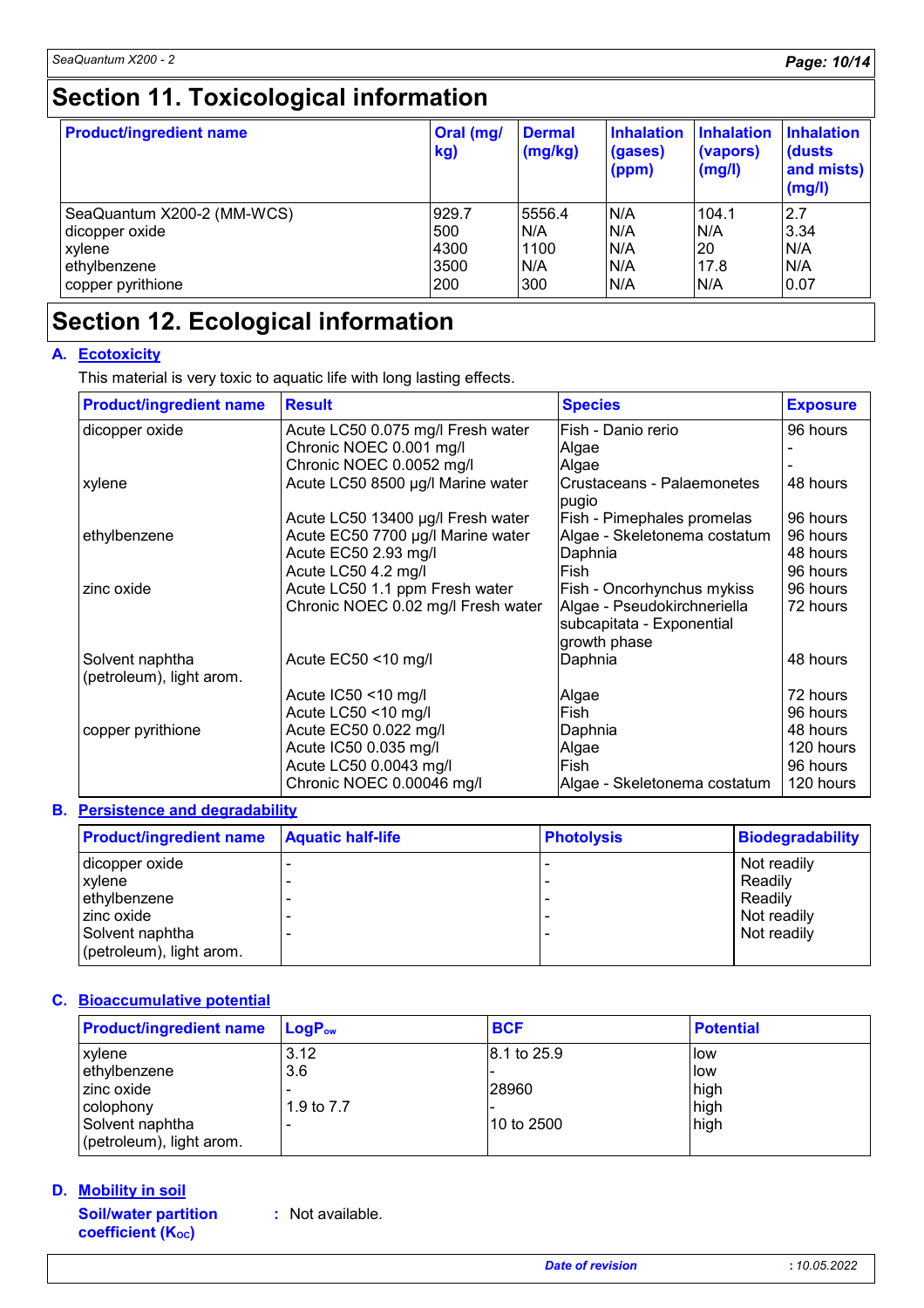# **Section 12. Ecological information**

**E. Other adverse effects :** No known significant effects or critical hazards.

## **Section 13. Disposal considerations**

- The generation of waste should be avoided or minimized wherever possible. Disposal of this product, solutions and any by-products should at all times comply with the requirements of environmental protection and waste disposal legislation and any regional local authority requirements. Dispose of surplus and nonrecyclable products via a licensed waste disposal contractor. Waste should not be disposed of untreated to the sewer unless fully compliant with the requirements of all authorities with jurisdiction. Waste packaging should be recycled. Incineration or landfill should only be considered when recycling is not feasible. **A. Disposal methods :**
- **B. Disposal precautions :** This material and its container must be disposed of in a safe way. Care should be taken when handling emptied containers that have not been cleaned or rinsed out. Empty containers or liners may retain some product residues. Vapor from product residues may create a highly flammable or explosive atmosphere inside the container. Do not cut, weld or grind used containers unless they have been cleaned thoroughly internally. Avoid dispersal of spilled material and runoff and contact with soil, waterways, drains and sewers.

|  |  | <b>Section 14. Transport information</b> |  |
|--|--|------------------------------------------|--|
|--|--|------------------------------------------|--|

|                                         | <b>UN</b>                                                                                                                      | <b>IMDG</b>                                 | <b>IATA</b>                                                                    |
|-----------------------------------------|--------------------------------------------------------------------------------------------------------------------------------|---------------------------------------------|--------------------------------------------------------------------------------|
| A. UN number                            | <b>UN1263</b>                                                                                                                  | <b>UN1263</b>                               | <b>UN1263</b>                                                                  |
| <b>B. UN proper</b><br>shipping name    | Paint                                                                                                                          | Paint. Marine pollutant<br>(dicopper oxide) | Paint                                                                          |
| <b>C. Transport</b><br>hazard class(es) | 3                                                                                                                              | 3<br>迄                                      | 3                                                                              |
| <b>D. Packing group</b>                 | $\mathbf{III}$                                                                                                                 | Ш                                           | Ш                                                                              |
| <b>E. Environmental</b><br>hazards      | Yes. The environmentally<br>hazardous substance mark is<br>not required.                                                       | Yes.                                        | Yes. The environmentally<br>hazardous substance mark is<br>not required.       |
| <b>Additional information</b>           |                                                                                                                                |                                             |                                                                                |
| <b>UN</b>                               | : Tunnel restriction code: (D/E)<br>Hazard identification number: 30                                                           |                                             |                                                                                |
| <b>IMDG</b>                             | : The marine pollutant mark is not required when transported in sizes of ≤5 L or ≤5 kg.<br><b>Emergency schedules F-E, S-E</b> |                                             |                                                                                |
| <b>IATA</b>                             |                                                                                                                                |                                             | : The environmentally hazardous substance mark may appear if required by other |

**F. Special precautions for user**

**Transport within user's premises:** always transport in closed containers that are **:** upright and secure. Ensure that persons transporting the product know what to do in the event of an accident or spillage.

#### **Transport in bulk according :** Not available. **to IMO instruments**

Transport in accordance with ADR/RID, IMDG/IMO and ICAO/IATA and national regulation.

transportation regulations.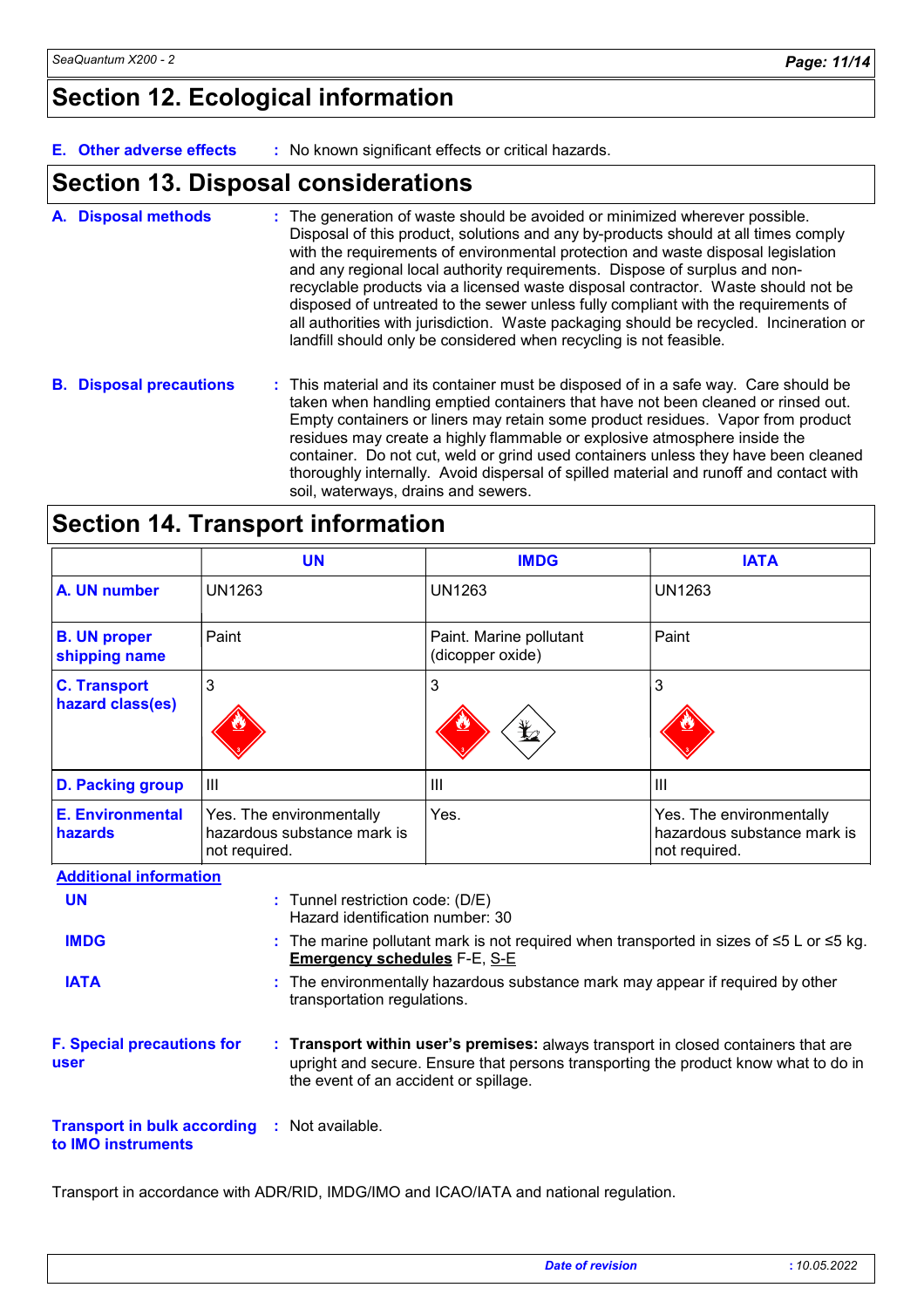# **Section 15. Regulatory information**

| A. Regulation according to ISHA                                                                                                                             |                                                                                                                                                                         |  |
|-------------------------------------------------------------------------------------------------------------------------------------------------------------|-------------------------------------------------------------------------------------------------------------------------------------------------------------------------|--|
| <b>ISHA article 117</b><br>(Harmful substances<br>prohibited from<br>manufacture)                                                                           | : None of the components are listed.                                                                                                                                    |  |
| <b>ISHA article 118</b><br>(Harmful substances<br>requiring permission)                                                                                     | : None of the components are listed.                                                                                                                                    |  |
| <b>Article 2 of Youth</b><br><b>Protection Act on</b><br><b>Substances Hazardous</b><br>to Youth                                                            | : Not applicable.                                                                                                                                                       |  |
|                                                                                                                                                             | <b>Exposure Limits of Chemical Substances and Physical Factors</b>                                                                                                      |  |
| The following components have an OEL:<br>dicopper oxide<br>xylene<br>ethylbenzene<br>zinc oxide<br>talc (non-asbestos form)<br>colophony<br>diiron trioxide |                                                                                                                                                                         |  |
| <b>Annex 19 (Exposure</b><br>standards established<br>for harmful factors)                                                                                  | <b>ISHA Enforcement Regs</b> : None of the components are listed.                                                                                                       |  |
| <b>Annex 21 (Harmful</b><br>factors subject to Work<br><b>Environment</b><br><b>Measurement)</b>                                                            | <b>ISHA Enforcement Regs</b> : The following components are listed: xylene, ethyl benzene, zinc oxide, iron oxide                                                       |  |
| <b>Annex 22 (Harmful</b><br><b>Factors Subject to</b><br><b>Special Health Check-</b><br>up)                                                                | <b>ISHA Enforcement Regs</b> : The following components are listed: Copper (dust, mist, fume), Xylene, Ethyl<br>benzene, Zinc oxide, Iron oxide (dust, fume)            |  |
| <b>Standard of Industrial</b><br><b>Safety and Health</b><br><b>Annex 12 (Hazardous</b><br>substances subject to<br>control)                                | : The following components are listed: copper and its compounds, xylene, ethyl<br>benzene, zinc and its compounds, iron and its compounds, copper and its<br>compounds  |  |
| <b>B.</b> Regulation according to Chemicals Control Act                                                                                                     |                                                                                                                                                                         |  |
| <b>CCA Article 11 (TRI)</b>                                                                                                                                 | : The following components are listed: Copper and its compounds, Xylene including o-<br>, m-, p- isomer, Ethylbenzene, Zinc and its compounds, Copper and its compounds |  |
| <b>Reach Article 27)</b>                                                                                                                                    | Article 18 Prohibited (K-: None of the components are listed.                                                                                                           |  |
| <b>Article 19 Subject to</b><br>authorization (K-Reach<br><b>Article 25)</b>                                                                                | : None of the components are listed.                                                                                                                                    |  |
| <b>Article 20 Toxic</b><br><b>Chemicals (K-Reach</b><br><b>Article 20)</b>                                                                                  | : Not applicable                                                                                                                                                        |  |
| <b>Reach Article 27)</b>                                                                                                                                    | Article 20 Restricted (K-: None of the components are listed.                                                                                                           |  |
| <b>CCA Article 39</b><br><b>(Accident Precaution</b><br><b>Chemicals)</b>                                                                                   | : None of the components are listed.                                                                                                                                    |  |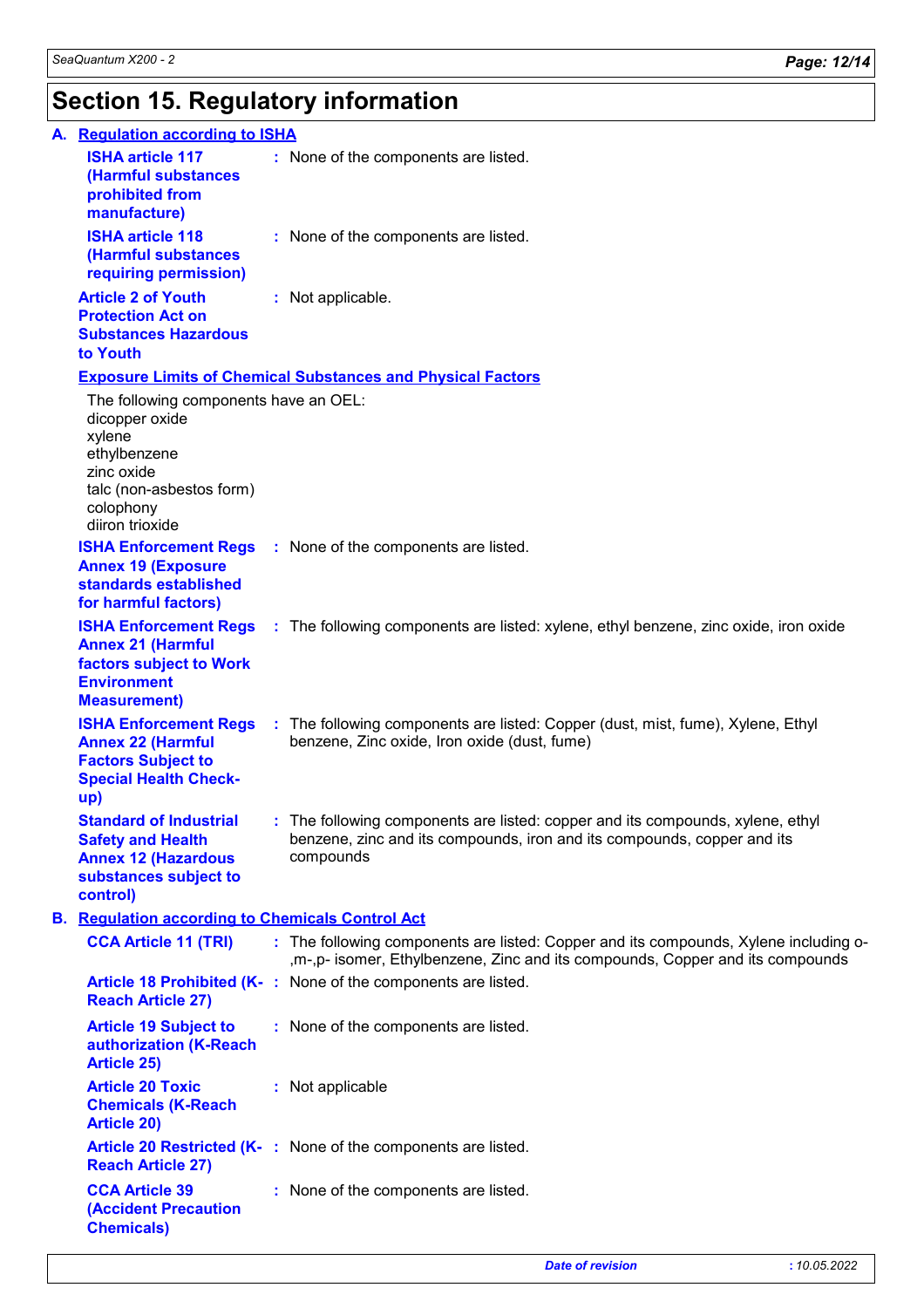# **Section 15. Regulatory information**

| <b>Existing Chemical</b><br><b>Substances Subject to</b><br><b>Registration</b>                                                                                                                                                                                                                                                                                                        |  | The following components are listed: Dicopper oxide, Xylene; Dimethylbenzene,<br>Zinc oxide, 2-Pyridinethiol-1-oxide, copper salt, Cadimium, Lead                                                           |
|----------------------------------------------------------------------------------------------------------------------------------------------------------------------------------------------------------------------------------------------------------------------------------------------------------------------------------------------------------------------------------------|--|-------------------------------------------------------------------------------------------------------------------------------------------------------------------------------------------------------------|
| <b>C. Dangerous Materials</b><br><b>Safety Management Act</b>                                                                                                                                                                                                                                                                                                                          |  | : Class: Class 4 - Flammable Liquid<br>Item: 4. Class 2 petroleums - Water-insoluble liquid<br>Threshold: 1000 L<br>Danger category: III<br><b>Signal word:</b> Contact with sources of ignition prohibited |
| <b>D.</b> Wastes regulation                                                                                                                                                                                                                                                                                                                                                            |  | : Dispose of contents and container in accordance with all local, regional, national<br>and international regulations.                                                                                      |
| E. Regulation according to other foreign laws<br><b>International regulations</b><br><b>Chemical Weapon Convention List Schedules I, II &amp; III Chemicals</b><br>Not listed.<br><b>Montreal Protocol</b><br>Not listed.<br><b>Stockholm Convention on Persistent Organic Pollutants</b><br>Not listed.<br><b>Rotterdam Convention on Prior Informed Consent (PIC)</b><br>Not listed. |  |                                                                                                                                                                                                             |
|                                                                                                                                                                                                                                                                                                                                                                                        |  | <b>UNECE Aarhus Protocol on POPs and Heavy Metals</b>                                                                                                                                                       |

Not listed.

## **Section 16. Other information**

|                                                                                                                                                                                                                                                                                                                                                                              | A. References                                                                          |                                                                                                                                                                                                                                                                  | : - Registry of Toxic Effects of Chemical Substances<br>- United States Environmental Protection Agency ECOTOX |  |  |
|------------------------------------------------------------------------------------------------------------------------------------------------------------------------------------------------------------------------------------------------------------------------------------------------------------------------------------------------------------------------------|----------------------------------------------------------------------------------------|------------------------------------------------------------------------------------------------------------------------------------------------------------------------------------------------------------------------------------------------------------------|----------------------------------------------------------------------------------------------------------------|--|--|
|                                                                                                                                                                                                                                                                                                                                                                              | <b>B.</b> Date of issue                                                                |                                                                                                                                                                                                                                                                  | : 25.01.2022                                                                                                   |  |  |
|                                                                                                                                                                                                                                                                                                                                                                              | <b>Date of revision</b>                                                                |                                                                                                                                                                                                                                                                  | : 10.05.2022                                                                                                   |  |  |
|                                                                                                                                                                                                                                                                                                                                                                              | C. Version                                                                             |                                                                                                                                                                                                                                                                  | : 1.02                                                                                                         |  |  |
|                                                                                                                                                                                                                                                                                                                                                                              | Date of printing                                                                       |                                                                                                                                                                                                                                                                  | : 10.05.2022                                                                                                   |  |  |
|                                                                                                                                                                                                                                                                                                                                                                              | D. Other                                                                               |                                                                                                                                                                                                                                                                  |                                                                                                                |  |  |
|                                                                                                                                                                                                                                                                                                                                                                              | $\triangledown$ Indicates information that has changed from previously issued version. |                                                                                                                                                                                                                                                                  |                                                                                                                |  |  |
| <b>Key to abbreviations</b><br>$:$ ATE = Acute Toxicity Estimate<br><b>BCF</b> = Bioconcentration Factor<br>IATA = International Air Transport Association<br>IBC = Intermediate Bulk Container<br><b>IMDG</b> = International Maritime Dangerous Goods<br>LogPow = logarithm of the octanol/water partition coefficient<br>$N/A = Not available$<br>SGG = Segregation Group |                                                                                        | GHS = Globally Harmonized System of Classification and Labelling of Chemicals<br>MARPOL = International Convention for the Prevention of Pollution From Ships,<br>1973 as modified by the Protocol of 1978. ("Marpol" = marine pollution)<br>UN = United Nations |                                                                                                                |  |  |

## **Notice to reader**

**The information in this document is given to the best of Jotun's knowledge, based on laboratory testing and practical experience. Jotun's products are considered as semi-finished goods and as such, products are often used under conditions beyond Jotun's control. Jotun cannot guarantee anything but the quality of the product itself. Minor product variations may be implemented in order to comply with local requirements. Jotun reserves the right to change the given data without further notice.**

**Users should always consult Jotun for specific guidance on the general suitability of this product for their needs and specific application practices.**